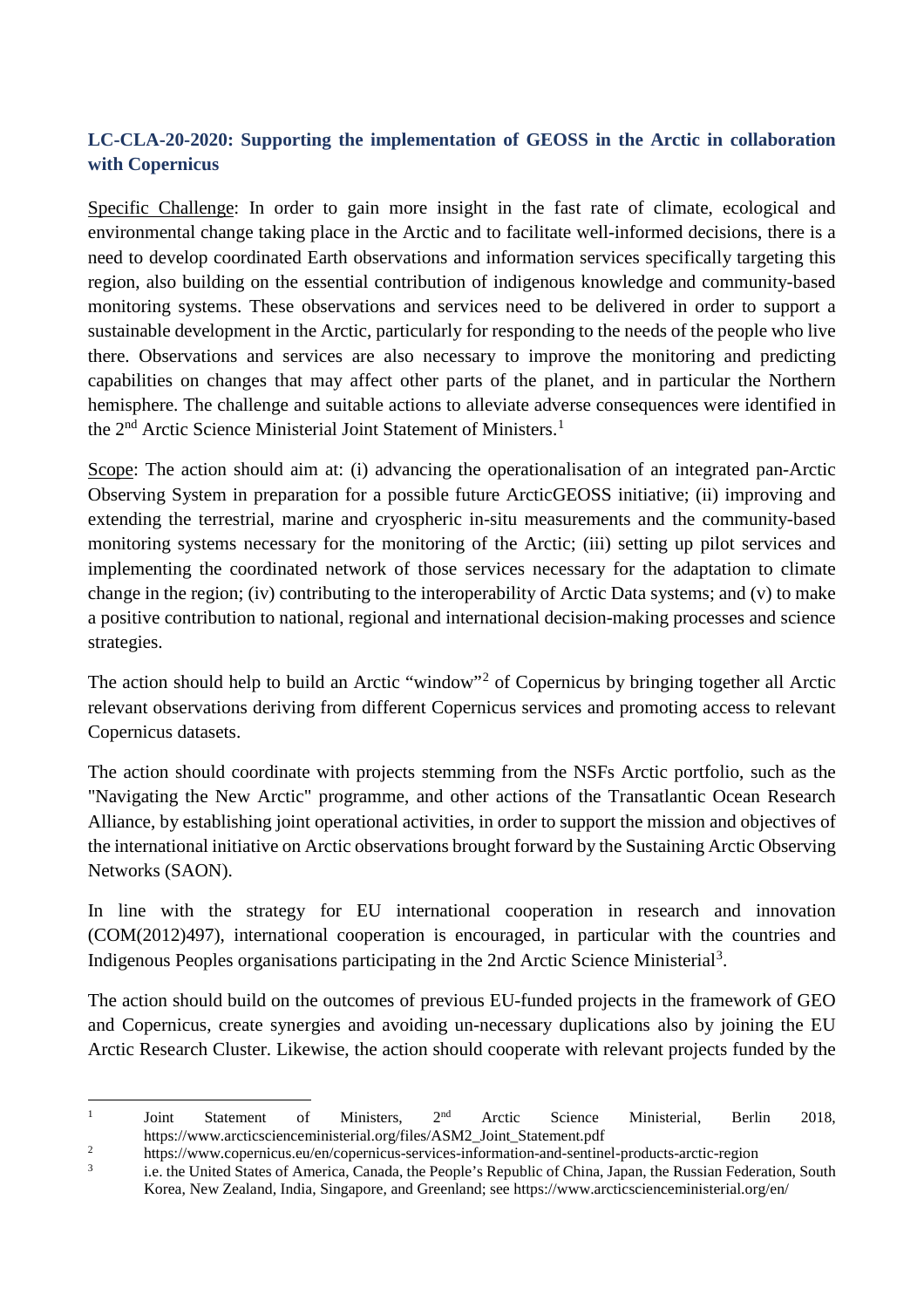ESA Earth Observation Programme. To this end, proposals should foresee a dedicated work package and /or task and earmark the appropriate resources accordingly.

The pilot services should fall into the scope of EuroGEOSS and follow the direction of the EuroGEOSS initiative. Data and services produced through the projects should be registered in the GEOSS Common Infrastructure (GCI).

The Commission considers that proposals requesting a contribution from the EU in the range of EUR 15 million would allow this specific challenge to be addressed appropriately. Nonetheless, this does not preclude submission and selection of proposals requesting other amounts.

Expected Impact: The project results are expected to contribute to:

- the implementations the GEO-Cold Region Initiative with a specific emphasis on the Arctic, and the initiating of an ArcticGEOSS initiative;
- sound and effective decision-making by policy makers in the Arctic regions through the use of reliable and science-based Earth observation and information;
- supporting of the 2030 Agenda for Sustainable Development, the Paris Agreement and Sendai Framework for Disaster Risk Reduction 2015-2030;
- strengthening Earth observation capacity focused on the European region;
- delivering EuroGEOSS services for the Arctic;
- improved handling, archiving and interoperability of environmental data in polar regions;
- a coherent data management, through the use of GEOSS Data Management Principles and best practices (aligning with INSPIRE).

Type of Action: Research and Innovation action

## *The conditions related to this topic are provided at the end of this call and in the General Annexes.*

## **Conditions for the Call - Building a low-carbon, climate resilient future: climate action in support of the Paris Agreement**

Opening date(s), deadline(s), indicative budget(s):  $4$ 

| Opening: 12 Nov 2019 |  |      |             |  |  |  |
|----------------------|--|------|-------------|--|--|--|
| LC-CLA-21-2020 (CSA) |  | 3.00 | 13 Feb 2020 |  |  |  |

<span id="page-1-0"></span>

All deadlines are at 17.00.00 Brussels local time.

<sup>&</sup>lt;sup>4</sup> The Director-General responsible for the call may decide to open the call up to one month prior to or after the envisaged date(s) of opening.

The Director-General responsible may delay the deadline(s) by up to two months.

The budget amounts for the 2020 budget are subject to the availability of the appropriations provided for in the draft budget for 2020 after the adoption of the budget 2020 by the budgetary authority or, if the budget is not adopted, as provided for in the system of provisional twelfths.